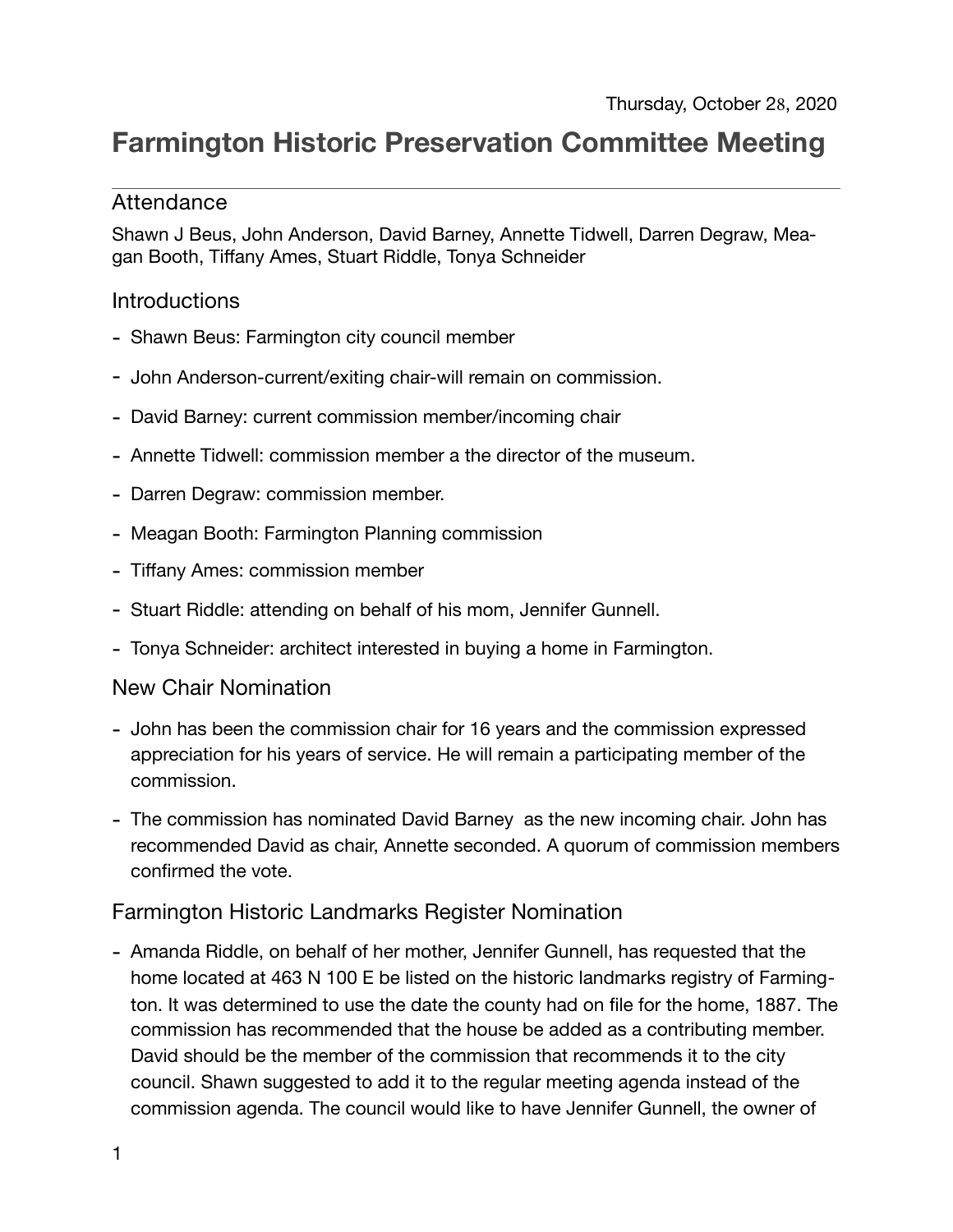Thursday, October 28, 2020

the home, to attend the meeting. Stuart says that Jennifer may need to go to the meeting.

- David will send the nomination to the city council within 14 days of this meeting. This will be discussed in the city council meeting on 12/01/2020. Zoom participation is preferred. David will attend via Zoom.

Wind Damage to historic home located at 208 N Main Street-Hector C. Haight House/Union Hotel

- Judy Rosendahl is the current owner of this home, which is on the National Register.
- Judy has recent wind damage to her home. At David's suggestion she conferred with Cory Jensen, with the state preservation office, and her concern has been resolved.

# Andrew Clark \$10,000 Matching State Grant

- In order to once again be eligible for matching grants the commission needs to meet the following requirements.
- Five commission members (met)
- Resumes of the persons serving on the commission (not met)
	- The commission members will send their resumes to David, by 11/17/2020, at [bossbarney@msn.com](mailto:bossbarney@msn.com). He will forward them to [afranco@utah.gov](mailto:afranco@utah.gov)
- Historic ordinance in place (met)
	- The bylaws are currently being updated by the city attorney, but that shouldn't affect the grant eligibility.
	- Bylaw changes may be ready in November.
		- Need enabling ordinance added to city ordinance.
		- The city attorney has been contacted to review chapters 39 and 17.
		- Meghan is forwarding a PDF of the bylaws to David.

# Walk-On Items

- Agenda/Meetings for the next two months.
	- November's meeting is advertised in the newsletter as the 4th Wednesday of the month.